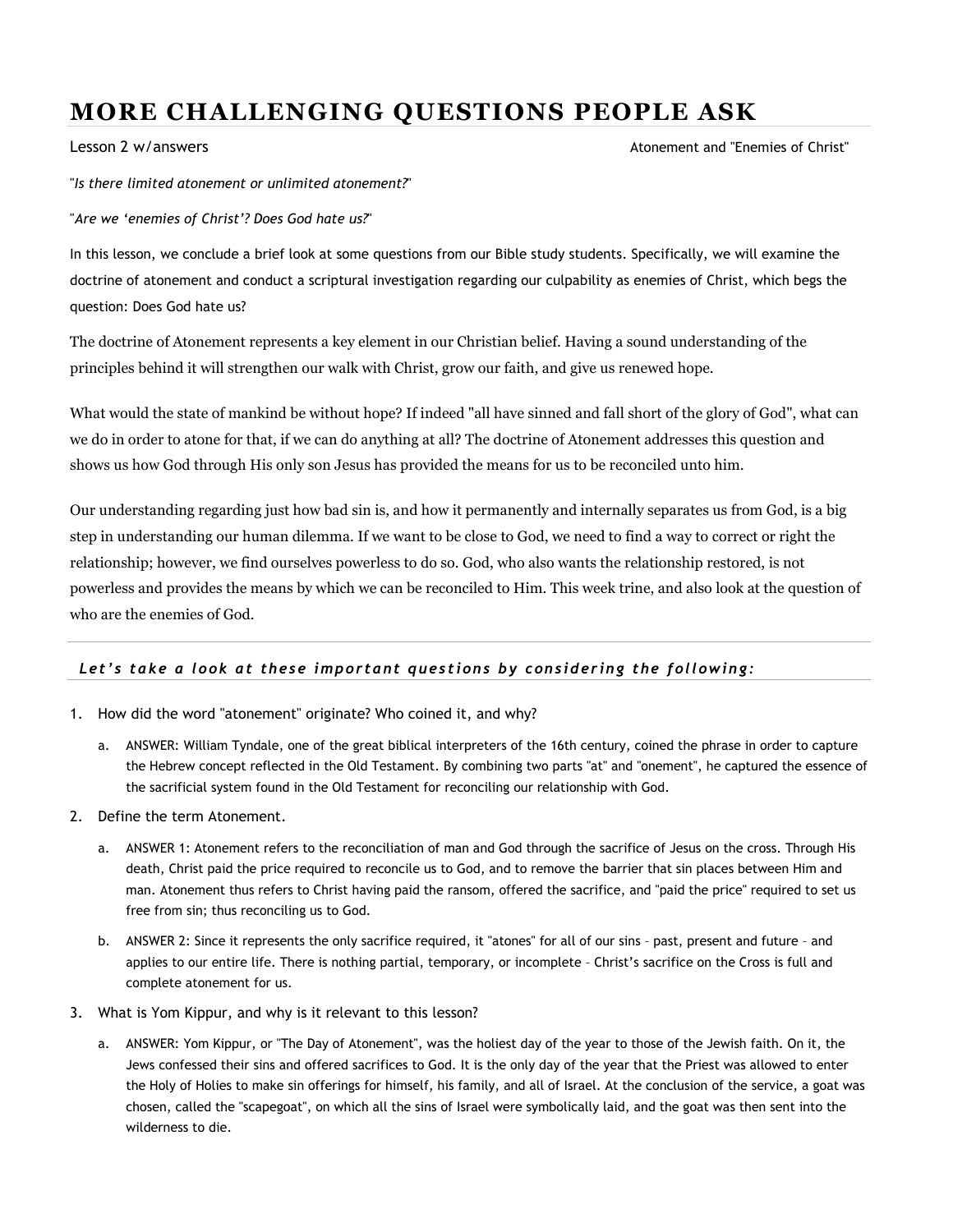- 4. Let's examine what the New Testament says about reconciliation and the death of God's only son. Look up the following verses, and note what each tells us concerning these topics.
	- a. Romans 5:10
		- i. ANSWER: We were God's enemies, but now we have life through Jesus' death on the cross.
	- b. John 1:29
		- i. ANSWER: Jesus is "the Lamb of God who takes away the sin of the world!".
	- c. Mark 10:45
		- i. ANSWER: Jesus paid the ransom for many.
	- d. Mark 14:24
		- i. ANSWER: Jesus' blood was shed for many.
	- e. 1 Corinthians 15:3
		- i. ANSWER: Christ died for our sins.
	- f. 1 Peter 2:24
		- i. ANSWER: By Christ's wounds, we are healed.
- 5. What is it that separates us from God, so that we need reconciliation? Are we enemies of God? What do the following verses tell us?
	- a. Isaiah 59:2
		- i. ANSWER: Our sins separate us from God.
	- b. Romans 5:10
		- i. ANSWER: In our unreconciled state of sin, we are God's enemies and we are against God.
	- c. Romans 8:7
		- i. ANSWER: The sinful mind is hostile to God and will not submit to God.
	- d. Ephesians 2:12
		- i. ANSWER: When we were separate from Christ, we were without hope.
- 6. Who then can atone for us, and who can reconcile us to God? What do these verses tell us regarding these questions?
	- a. 2 Corinthians 5:18
		- i. ANSWER: God reconciled us through Christ.
	- b. John 3:16
		- i. ANSWER: Christ died so that anyone who believed in him could be saved.
	- c. 1 John 4:9-10
		- i. ANSWER: God offered His Son as the required sacrifice so that we could be reconciled to him. He did this out of his love for us.
	- d. Romans 5:8
		- i. ANSWER: While we were still sinners, Christ died for us.

As evidenced in our lesson's scriptures, we can be assured that Christ's sacrifice on the cross was, and is, sufficient to atone for our sins, no matter what they are or how many. All that is required on our part is that we put our trust in Him and acknowledge him as our Lord and Savior.

We also noted that, while we were in our state of sin, before accepting Christ's sacrifice, we were enemies of God; just as those around us today who do not know Christ are enemies of God.